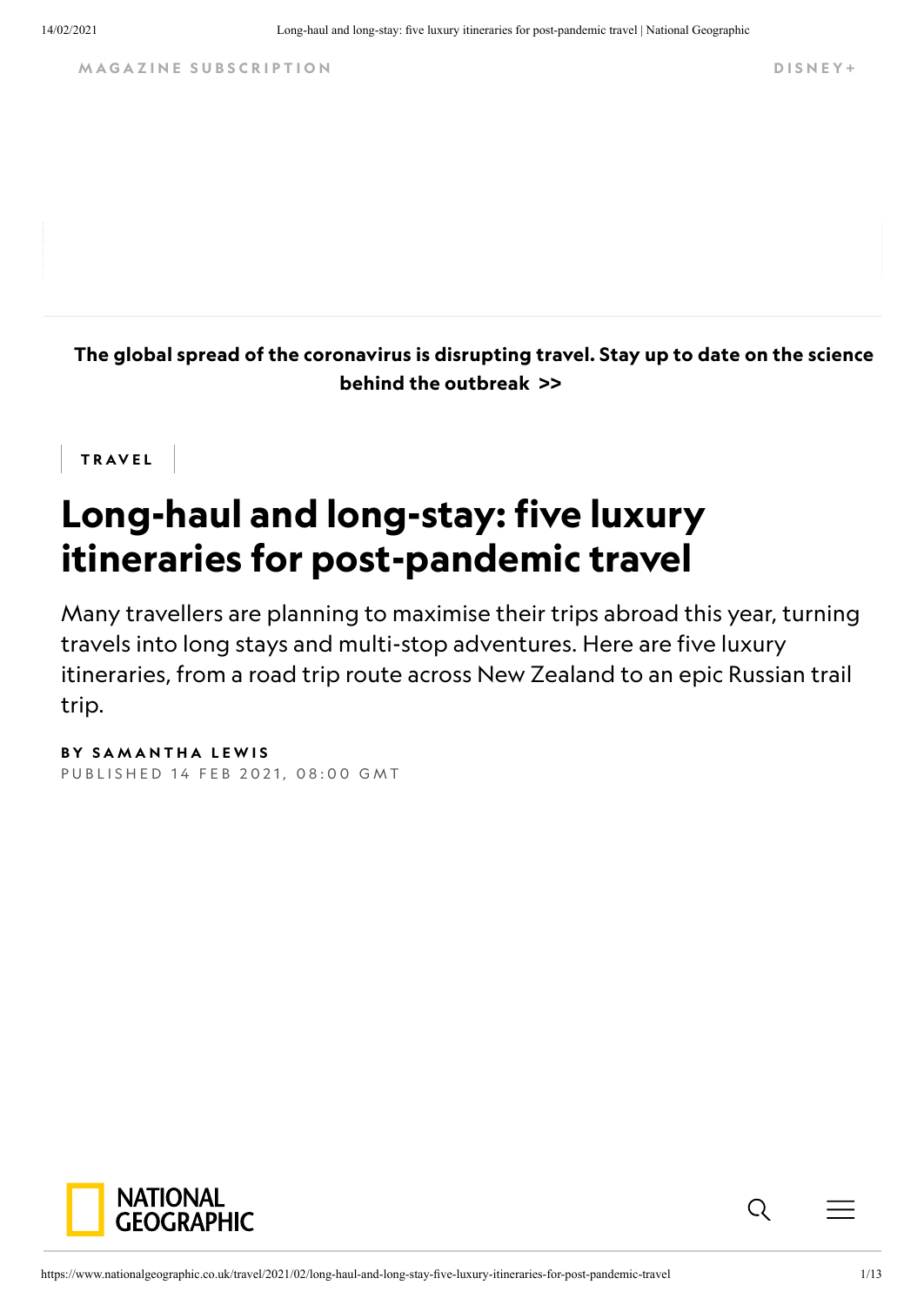The Marlborough region of New Zealand is home to stunning vineyards and spectacular views. P H O T O G R A P H B Y PATRIK STED RAK

#### 1. Driving across New Zealand

A self-drive tour is one of the best ways to see New Zealand — and this 17-day itinerary is nothing short of epic. Highlights include a gourmet wine tour in the Marlborough region, a stunning helicopter trip over Fiordland National [Park and the Southern Lakes region and a kayak tour of the Dart River. Plus](https://www.fiordland.org.nz/), you'll stay in some plush accommodation, from a farmhouse in the rolling hills to an award-winning lodge with otherworldly lake views.

**How to do it:** [Audley Travel](https://www.audleytravel.com/new-zealand) offer a 17-day tailor-made itinerary Luxury New Zealand self-drive tour costs from £12,905 per person and includes flights, transfers, accommodation, car hire and excursions.

#### 2. Wellness in the Himalayas

[Ananda in the Himalayas](https://www.anandaspa.com/) is one of India's finest spa resorts, located on a maharaja's palace estate overlooking the city of Rishikesh. It offers allinclusive packages of up to 21 days that focus on traditional Indian wellness practices. For the ultimate mind and body cleanse, opt for the Holistic Detox package. Guests receive one-on-one consultations and nourishing healthy meals and can take part in a range of daily activities including yoga and meditation. They can also enjoy spa treatments and use the hydrotherapy facilities, the epitome of pure indulgence.

**How to do it:** [Healing Holidays](https://healingholidays.com/) can arrange a 21-night Holistic Detox programme from £9,249 per person sharing, including British Airways flights, transfers, full-board accommodation and the Holistic Detox programme.

#### 3. Exploring Japan

You could spend a lifetime exploring Japan and still barely scratch the surface, so if you're planning a visit go for two weeks or more. This 23-day itinerary is ideal for first-timers as it features major tourist attractions and some off-the-

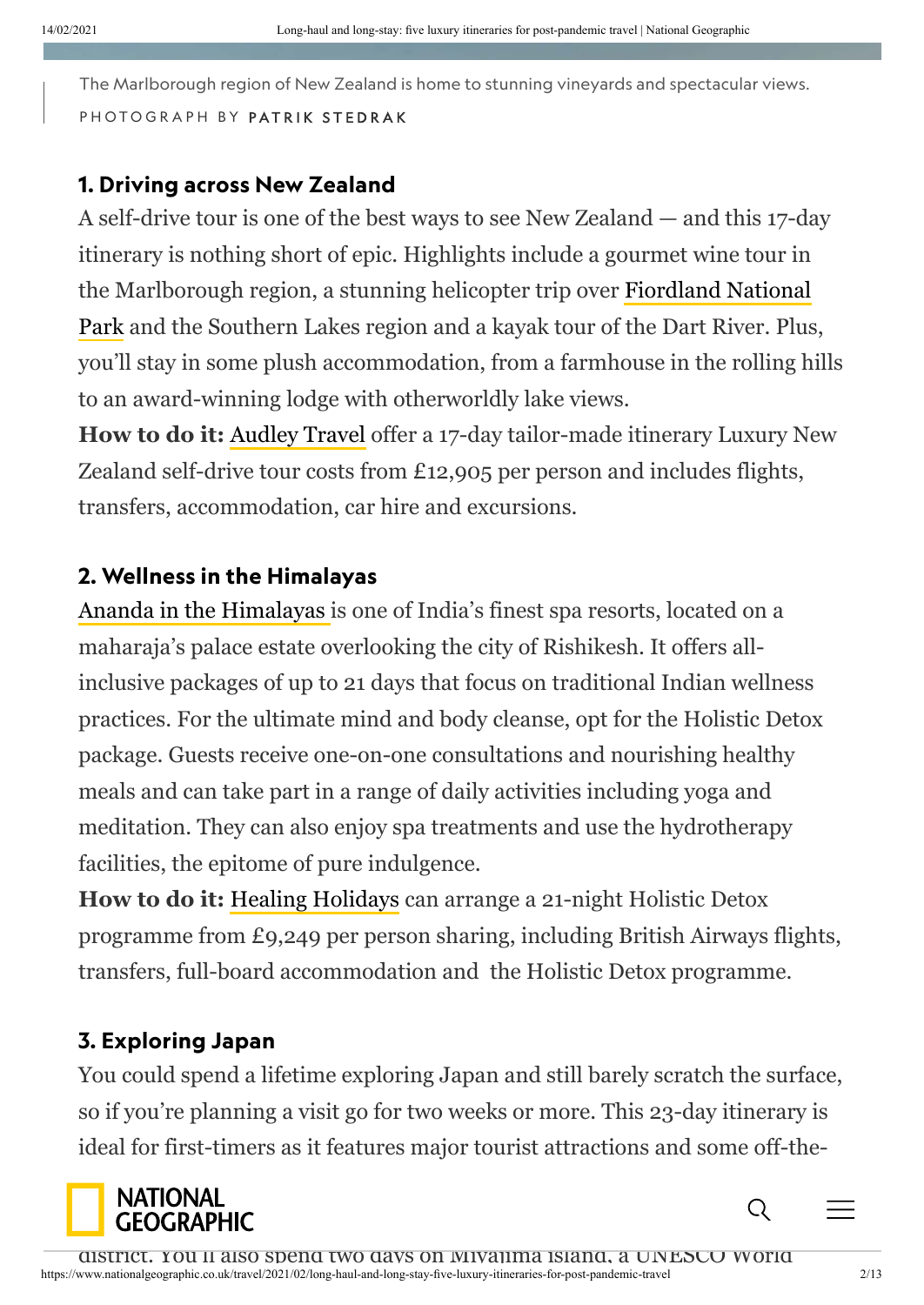Heritage Site, and relax in a hot spring spa in the Japanese Alps. **How to do it:** [Audley Travel](https://www.audleytravel.com/japan)'s 23-day tailor-made Deluxe grand tour of Japan itinerary costs from £20,280 per person and includes flights, transfers, accommodation and excursions.



Passengers aboard the Golden Eagle can enjoy luxury surroundings while taking in the beautiful views of Russia.

PHOTOGRAPH BY GETTY IMAGES

### 4. Ride the rails in Russia

Travel through Russia in style on the [Golden Eagle](https://www.goldeneagleluxurytrains.com/), one of the world's top luxury trains. The 18-day tour starts with three nights in St Petersburg and one in Moscow before boarding the train. You'll then spend 12 nights travelling the famous Trans-Siberian route taking in some of the most remote parts of the country. You'll attend a concert in Kazan, visit Mongolian Nomads around Ulaan Baatar and travel along Lake Baikal on the Circum-Baikal Railway. The trip ends with a final night in Vladivostok where you'll learn about the city's



https://www.nationalgeographic.co.uk/travel/2021/02/long-haul-and-long-stay-five-luxury-itineraries-for-post-pandemic-travel 3/13 journey across Russia with the Golden Eagle itinerary costs from £16,520 per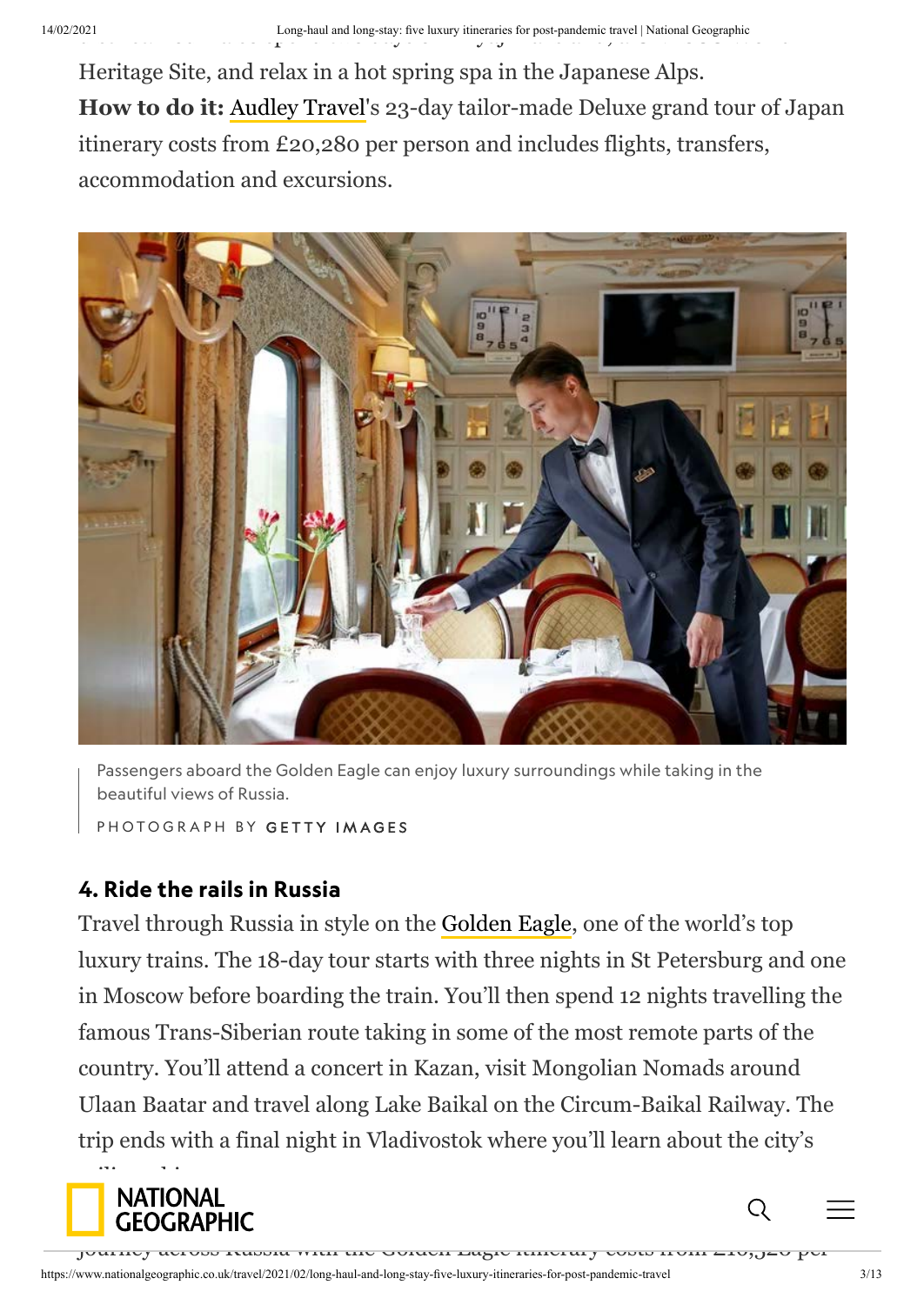person and includes flights, transfers, hotel accommodation, 12 nights on the Golden Eagle and excursions.

## 5. 'Work from home' in the Maldives

If you're working remotely, why not swap your home office for a beach in the Maldives? [The Nautilus,](https://www.thenautilusmaldives.com/) in the Baa Atoll, has launched a 'Workation' package that allows guests to combine work and play for up to three weeks. They're provided with luxury office amenities, including a desk with a sea view, a personal assistant on hand 24/7, high-speed wi-fi and refreshments throughout the day. There's scheduled time for relaxing, too. The exclusive package also features daily yoga, fitness and mediation sessions, an outdoor cinema experience, snorkelling and a sunset cruise.

**How to do it:** [Red Savannah](https://redsavannah.com/) offers a 21-day Workation package at The Nautilus, Maldives, from £23,485 per person, based on two people sharing. It includes 21 nights in a beach house with private pool, return flights from Heathrow to Male with Emirates (via Dubai) in Economy, VIP arrival in Malé, return seaplane transfers and the Workation package. Price based on travel in May 2021.

*As featured in the 2021 edition of National Geographic Traveller The Luxury Collection*

Find us on social media

[Facebook](https://www.facebook.com/NatGeoTravelUK/) | [Instagram](https://www.instagram.com/natgeotraveluk/) | [Twitter](https://twitter.com/natgeotraveluk/)

**MOST POPULAR** 

#### [S C I E N C E](https://www.nationalgeographic.co.uk/science)

[T R A V E L](https://www.nationalgeographic.co.uk/travel)

How long does the [coronavirus last inside the](https://www.nationalgeographic.co.uk/science-and-technology/2020/06/how-long-does-the-coronavirus-last-inside-the-body)

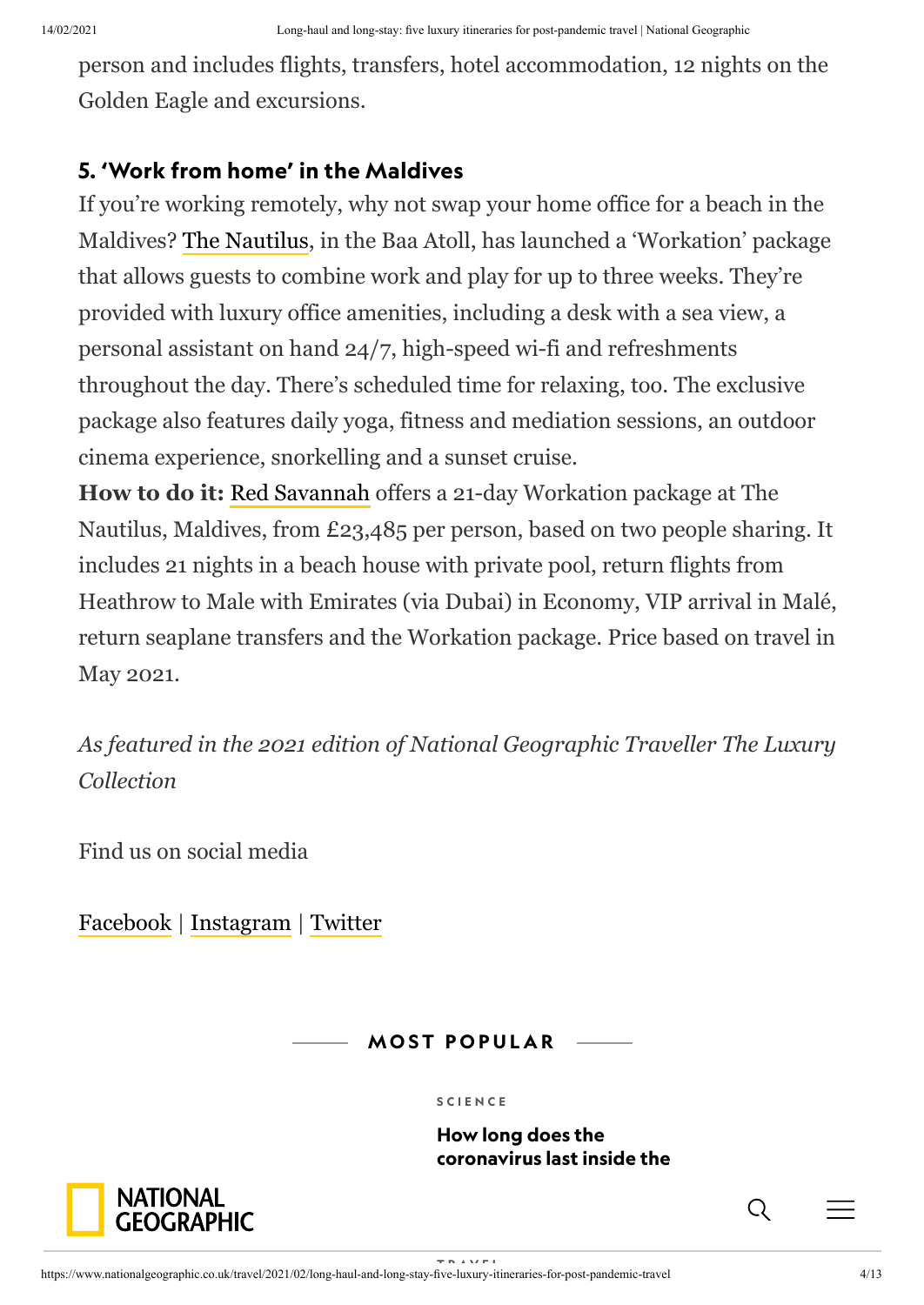[Hot topic: Is it time for](https://www.nationalgeographic.co.uk/travel/2017/05/hot-topic-it-time-zoos-be-banned) zoos to be banned?

[A N I M A L S](https://www.nationalgeographic.co.uk/animals)

Which sharks swim in UK [seas? More than you might](https://www.nationalgeographic.co.uk/animals/2020/07/which-sharks-swim-in-uk-seas-more-than-you-might-think) think.

**VIEW MORE** 

[T R A V E L](https://www.nationalgeographic.co.uk/travel)

# FIND MORE INFORMATION

E - M A I L

**REGISTER** 



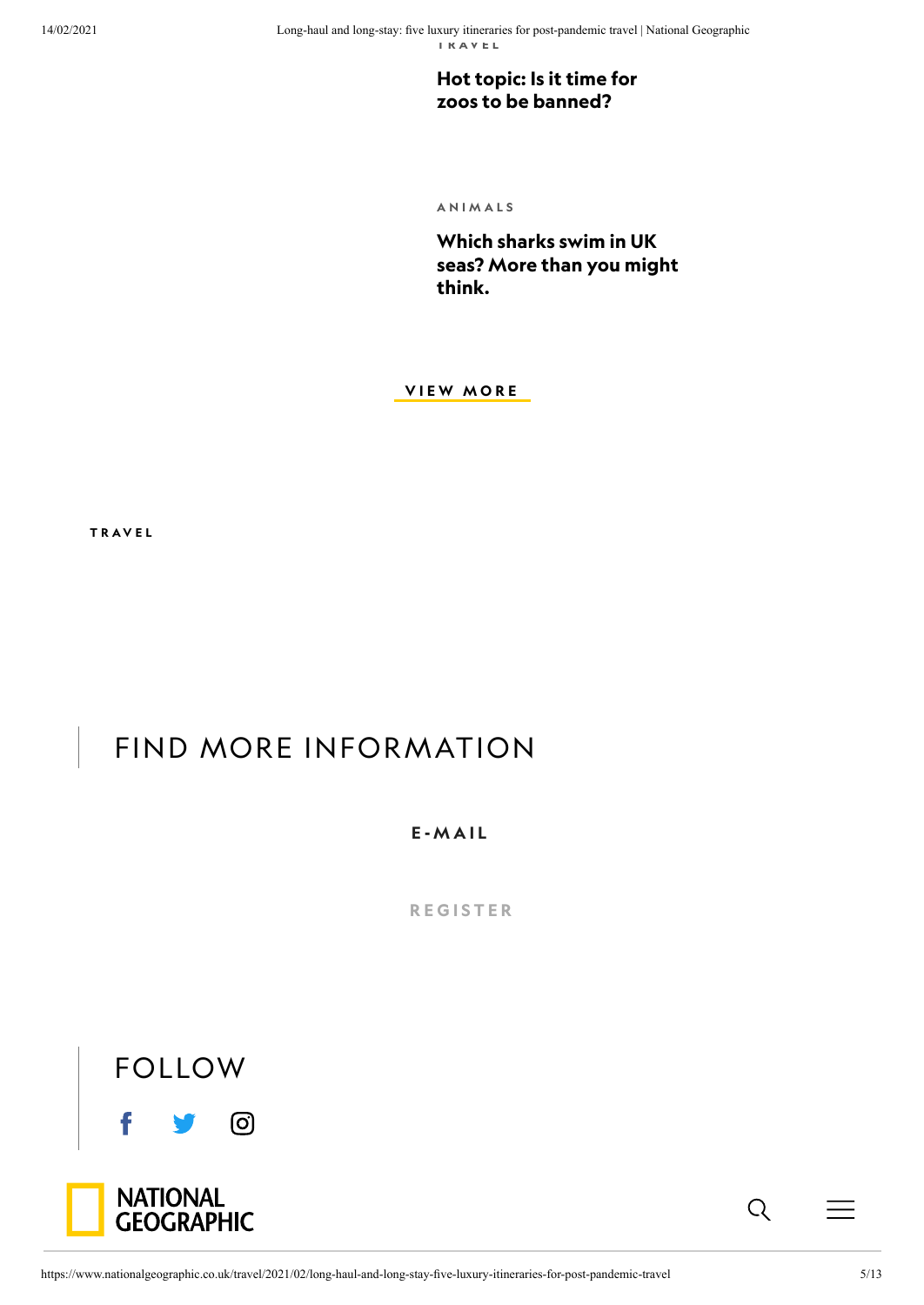| SUBSCRIBE      | PRIVACY POLICY (UPDATED) | TERMS OF SERVICE    |
|----------------|--------------------------|---------------------|
|                |                          |                     |
| COOKIE POLICY  | POLICIES & PROCEDURES    | CONTACT INFORMATION |
|                |                          |                     |
| WHERE TO WATCH | CONSENT MANAGEMENT       | COOKIE SETTINGS     |

# YOU MIGHT ALSO LIKE

[Eight of the world's most](https://www.nationalgeographic.co.uk/travel/2021/02/dining-destinations) atmospheric dining experiences, from Venice to New York

[The pioneer: chef Evgeny](https://www.nationalgeographic.co.uk/travel/2021/02/the-pioneer-chef-evgeny-vikentevs-experimental-russian-cuisine) Vikentev's experimental Russian cuisine

[Warrio](https://www.nationalgeographic.co.uk/travel/2021/02/warrior-queens-fairies-and-feuding-clans-exploring-legends-on-scotlands-isle-of-skye) and f explor **Scotlan** 

TRAVEL

# Eight of the world's most atmospheric dining experiences, from Venice to New York

Ranging from Michelin-starred restaurants to curated picnic experiences, these eight locations are prized for their ambience, each providing the perfect setting for a gastronomic date to remember.

#### **BY JOEL PORTER**

PUBLISHED 11 FEB 2021, 15:36 GMT U P D A T E D 12 F E B 2021, 12:13 G M T



 $Q_{\parallel}$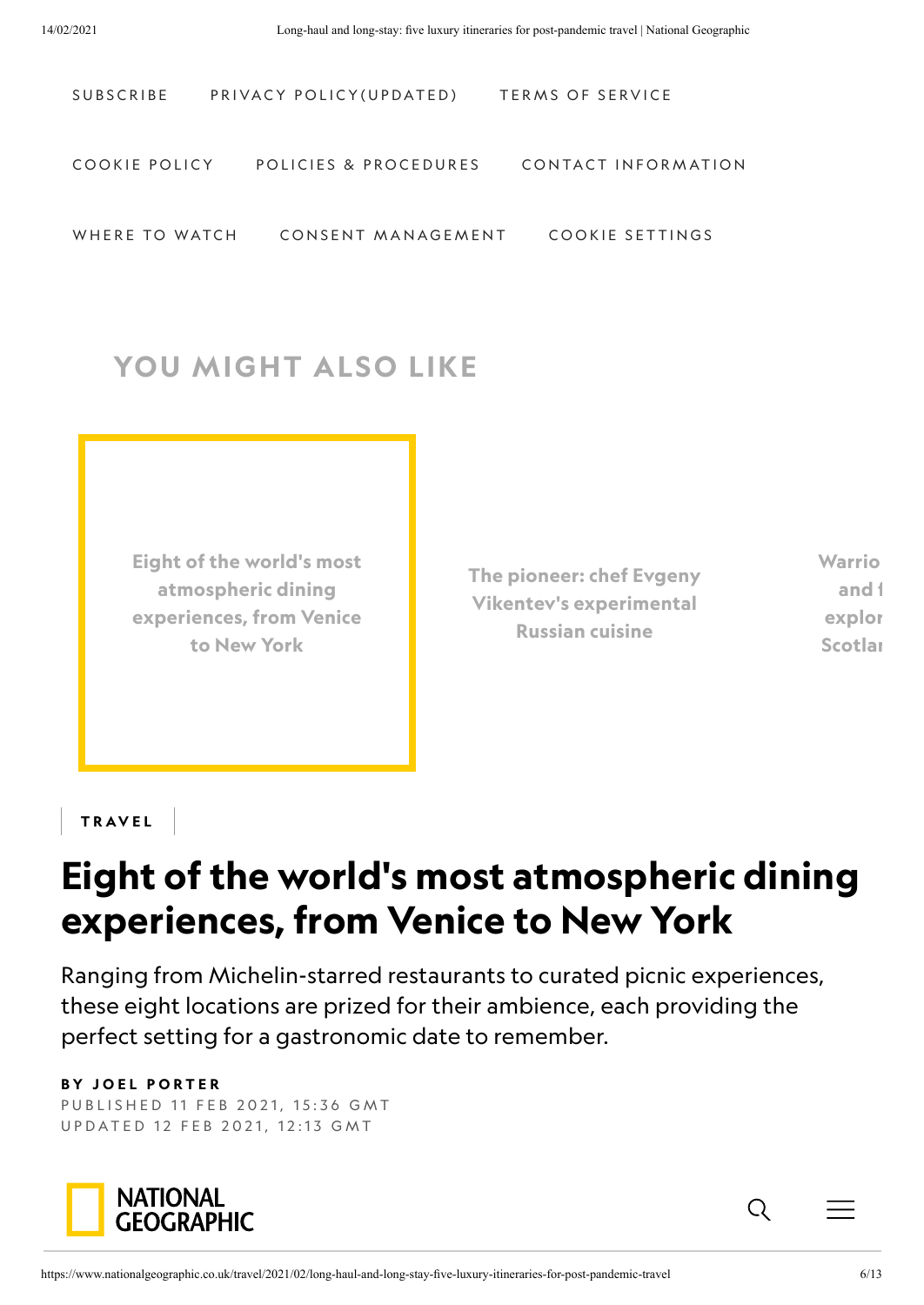14/02/2021 Long-haul and long-stay: five luxury itineraries for post-pandemic travel | National Geographic



Dine beside the Grand Canal at Aman Venice's riverfront restaurant, Arva. P H O T O G R A P H B Y A M A N V E N I C E

For diners who value the ambience as much as the food, views, decor and atmosphere can be essential components in creating an unforgettable meal. Whether planning a [Valentine's Day](https://www.nationalgeographic.co.uk/history-and-civilisation/2020/02/valentines-day-wasnt-always-about-love) dinner out, a scenic lunch to remember or a curated picnic with a view, here are eight dining destinations around the world to bookmark for future travels.

### 1. Racines, Paris, France

While there are more obvious and flashy restaurants overlooking the Eiffel Tower or River Seine, the key to unlocking the romance of the City of Lights lies in finding a secluded corner to call your own. The 19th-century *passage couverts* (covered passages) are full of surprising nooks, perhaps none more so than the intimate, Michelin-starred wine bar [Racines](https://racinesparis.com/), with its antique tile floor, rickety oak furniture and walls stacked high with wine bottles. Add modern bistro dishes and a charismatic cast of waiters and elegant fellow diners, and *voilà*: an unrivalled Parisian evening out.

## 2. Clos Maggiore, London, UK

[This French bistro](https://www.closmaggiore.com/) is often ranked among the most beautiful restaurants in the

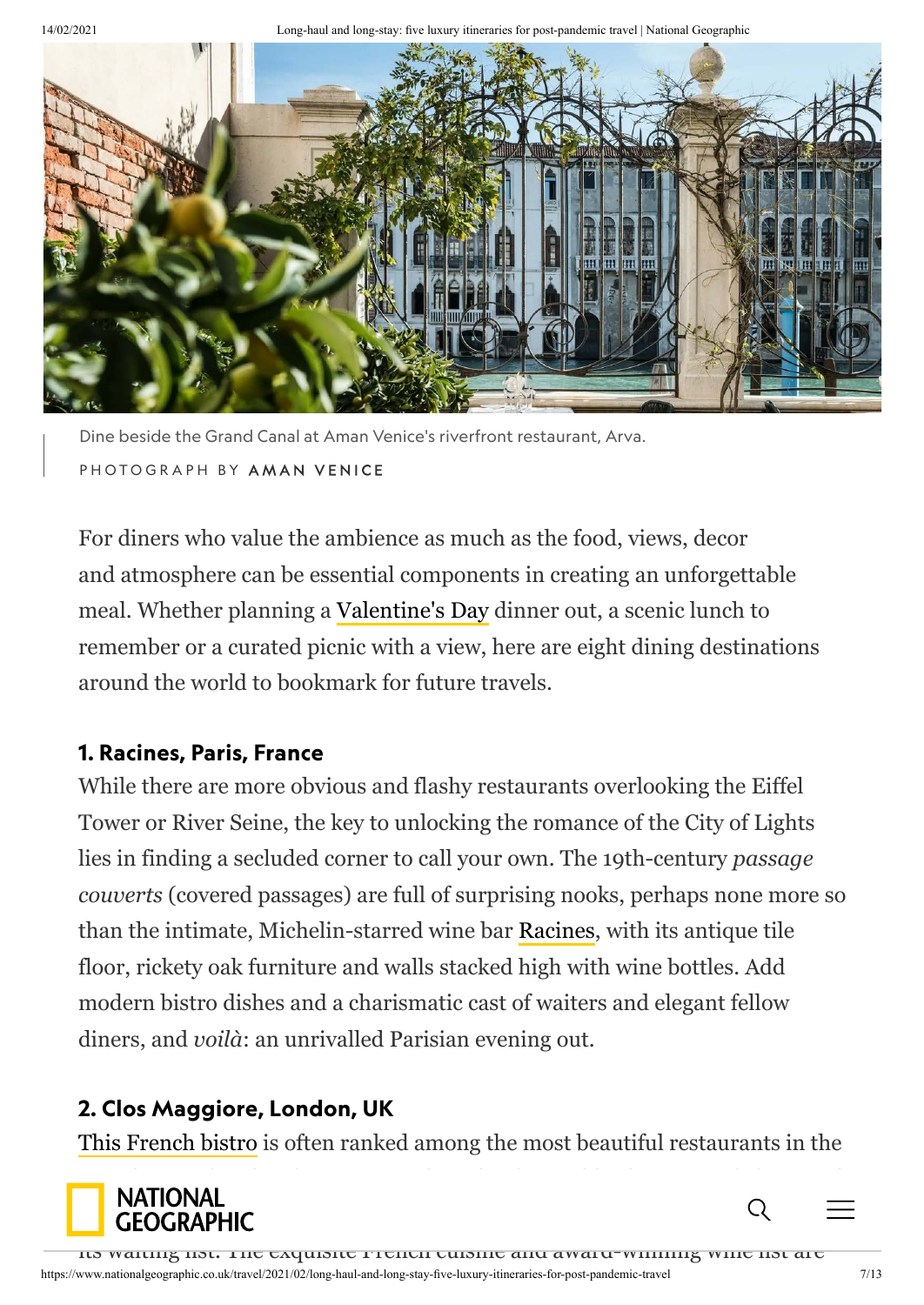part of its charm, but it's the stunning conservatory dining room that really dials up the ambiance. Swathes of cherry blossom cover the glass ceiling and twinkling fairy lights hang artfully above the tables. And on chilly days, a roaring fire in a stone fireplace warms the room.

Sydney Picnic Co will make up a beautiful picnic hamper and deliver it right to the waterfront of Sydney Harbour, as well as to several other picturesque locations in the city.

P H O T O G R A P H B Y A N D Y S T A F F O R D

### 3. Sydney Harbour, Australia

With its famous Opera House and steel arched bridge, the views along Sydney Harbour count as some of the most iconic in the world — making it an ideal backdrop for dining out. There are plenty of restaurants with excellent vistas, but in a sun-drenched country like Australia, an al fresco picnic on the waterfront is the way to go. If you want someone to do the hard work for you, [Sydney Picnic Co](https://sydneypicnic.com.au/) will make up a beautiful picnic hamper and deliver it right to the harbour (or to several other picturesque locations in the city).

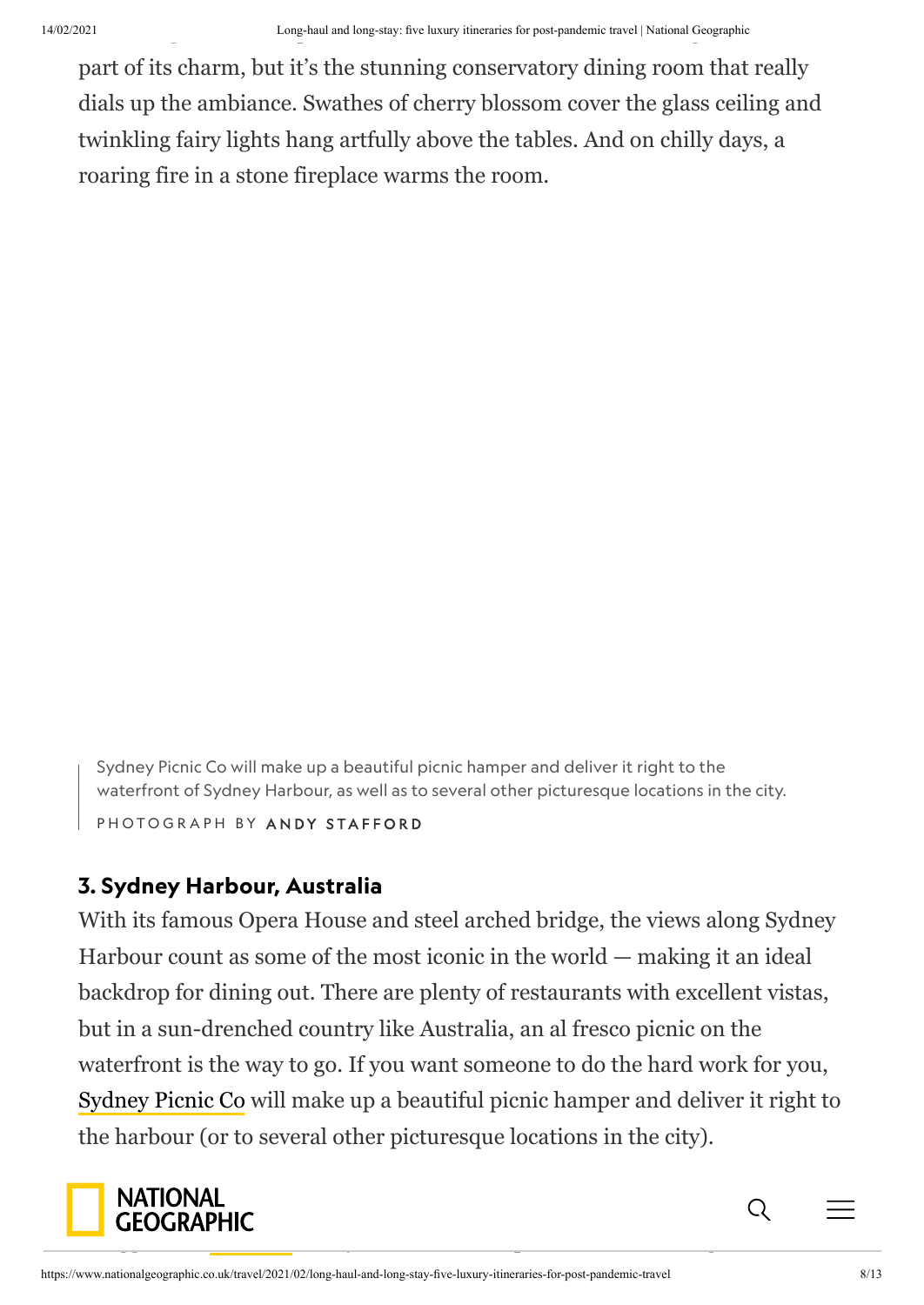#### 14/02/2021 Long-haul and long-stay: five luxury itineraries for post-pandemic travel | National Geographic

Italian-American diner pays homage to the mid-20<sup>th</sup> century Lower East Side with decor so convincing you feel Frank Sinatra might saunter past.The dimly lit rooms with plush furniture and crisp white tablecloths set the stage for redjacketed waiters who whizz around the room performing like actors on a stage. There are some legendary must-order dishes, such as the spicy rigatoni pasta, a favourite of eternally lovelorn rapper Drake (he even gave Carbone a shout out in his song Do Not Disturb).

#### **MOST POPULAR**

#### [S P A C E](https://www.nationalgeographic.co.uk/space)

Space pictures of the [Month: Moon from orbit](https://www.nationalgeographic.co.uk/space/2019/06/space-pictures-month-moon-orbit-and-stars-fiery-birth) and stars' fiery birth

#### [S C I E N C E](https://www.nationalgeographic.co.uk/science)

How long does the [coronavirus last inside the](https://www.nationalgeographic.co.uk/science-and-technology/2020/06/how-long-does-the-coronavirus-last-inside-the-body) body?

**ANIMALS** 

Which sharks swim in UK [seas? More than you might](https://www.nationalgeographic.co.uk/animals/2020/07/which-sharks-swim-in-uk-seas-more-than-you-might-think) think.

**VIEW MORE** 

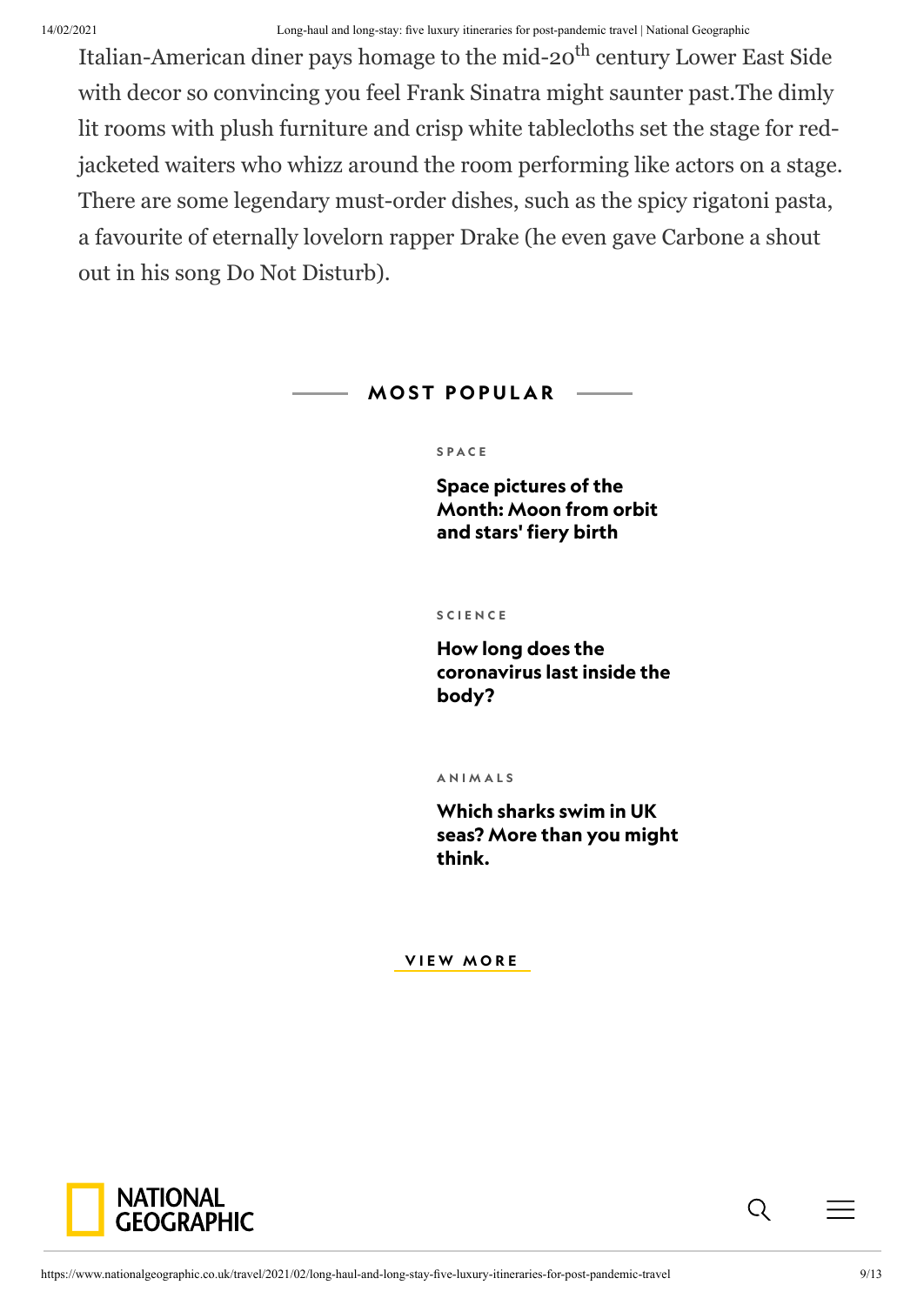Boschendal Wine Estate in Franschhoek offers ready-made picnic hampers to enjoy in the grounds of the vineyard.

PHOTOGRAPH BY BOSCHENDAL WINE ESTATE

### 5. Picnic in the Cape Winelands, South Africa

South Africa certainly isn't lacking in beautiful scenery, but its pride and joy is Stellenbosch, only an hour's drive outside Cape Town. It's famous for its vineyards, but just as intoxicating as the wine is the landscape — all rolling hills, lush greenery and Cape Dutch architecture. Many of the wineries, such as [Boschendal Wine Estate,](https://www.boschendal.com/) have delis with ready-made picnic hampers to take away. Enjoy them in the grounds of the vineyard itself or take a short drive to the stunning Jonkershoek Nature Reserve to find your own spot.

### 6. Arva at Aman Venice, Italy

Set in the 16<sup>th</sup>-century Palazzo Papadopoli on the Grand Canal, the Aman Venice is one of the city's most significant buildings, a stunning, frescoed baroque palace filled with chandeliers, antiques and artworks. It's one of the most exclusive addresses in the Floating City, but even if you're not sleeping here, you can get a taste of Venetian high society by booking a table for dinner at [Arva](https://www.aman.com/resorts/aman-venice/dining-arva), the hotel's intimate restaurant. Choose between the grandeur of the dining room with its yellow tapestries and marble fireplace or, in the summer months, the tables in the private canal-side garden where you can watch gondolas drift by.



 $\Omega$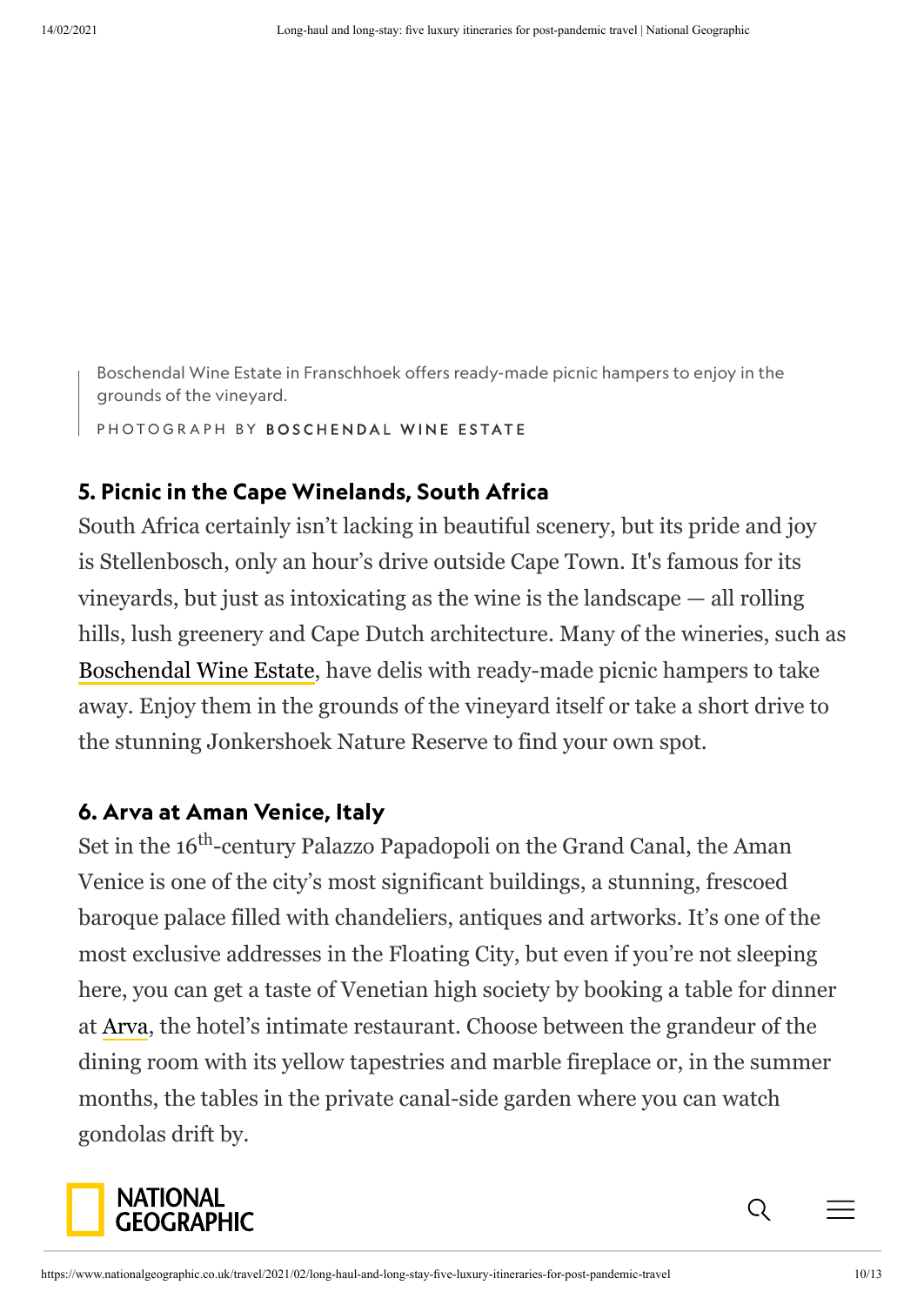At Arva, the intimate restaurant at Aman Venice, choose between the grandeur of the dining room or, in the summer months, the private canal-side garden where you can watch gondolas drift by.

P H O T O G R A P H B Y A M A N V E N I C E

## 7. Il Refettorio, Amalfi Coast, Italy

With jaw-dropping scenery and some of the best Italian restaurants in the world, the Amalfi Coast is well-charted terrain for honeymooning couples. When it comes to dinner locations, however, they don't come much more exclusive than [Il Refettorio](https://monasterosantarosa.com/dining/), the Michelin-starred restaurant at the Monastero Santa Rosa Hotel & Spa. Set in a converted  $17^{\text{th}}$ -century monastery, the hotel and restaurant hang over the edge of the cliff, offering candlelit tables with spectacular views across the Tyrrhenian Sea. On the menu there's fresh pasta, fish and produce from the Campania region, plus superb Italian wines.

### 8. Hanami picnic, Japan

Visit Japan during the first throes of spring to witness its spring cherry blossom season, when the country's parks and cities are awash with bright pink petals. These picture-perfect scenes provide the backdrop for *hanami* (flower viewing) picnics, a centuries-old tradition that sees friends, family and

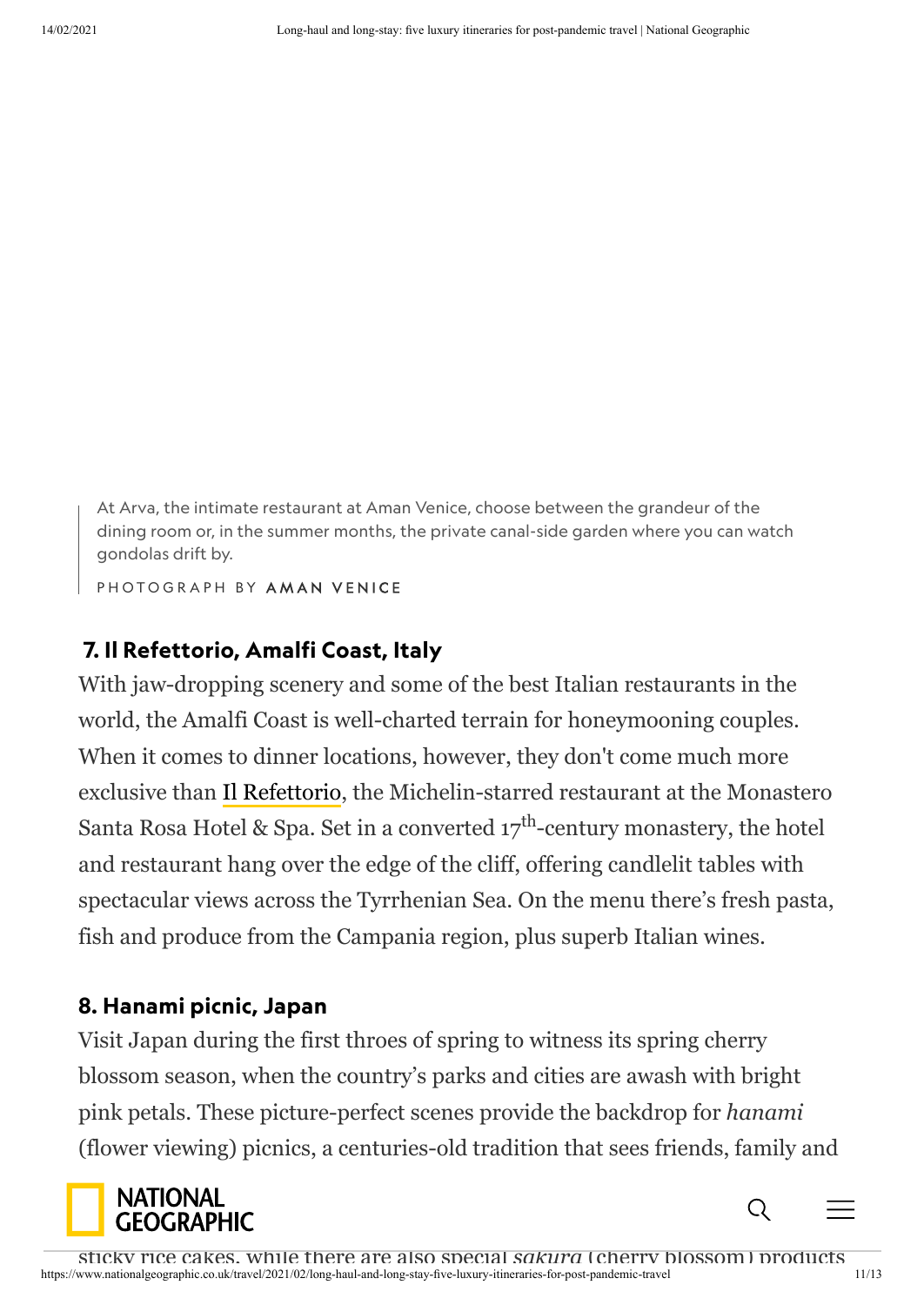available — everything from iced tea to limited edition KitKats. The trees bloom between mid-March and early May depending on the climate and their location in the country, while plum blossom trees (*ume*) bloom from early February to mid-March.

*Love food and travel? Taste the world at the National Geographic Traveller Food Festival, our immersive culinary event taking [place on 17-18 July 2021 at London's Business Design Centre. Find](https://foodfestival.natgeotraveller.co.uk/ngtwebsitefebruary21) out more and [book your tickets](https://foodfestival.natgeotraveller.co.uk/ngtwebsitefebruary21).*

Find us on social media

[Facebook](https://www.facebook.com/NatGeoTravelUK/) | [Instagram](https://www.instagram.com/natgeotraveluk/) | [Twitter](https://twitter.com/natgeotraveluk/)

[T R A V E L](https://www.nationalgeographic.co.uk/travel)

# FIND MORE INFORMATION

E - M A I L

**REGISTER**